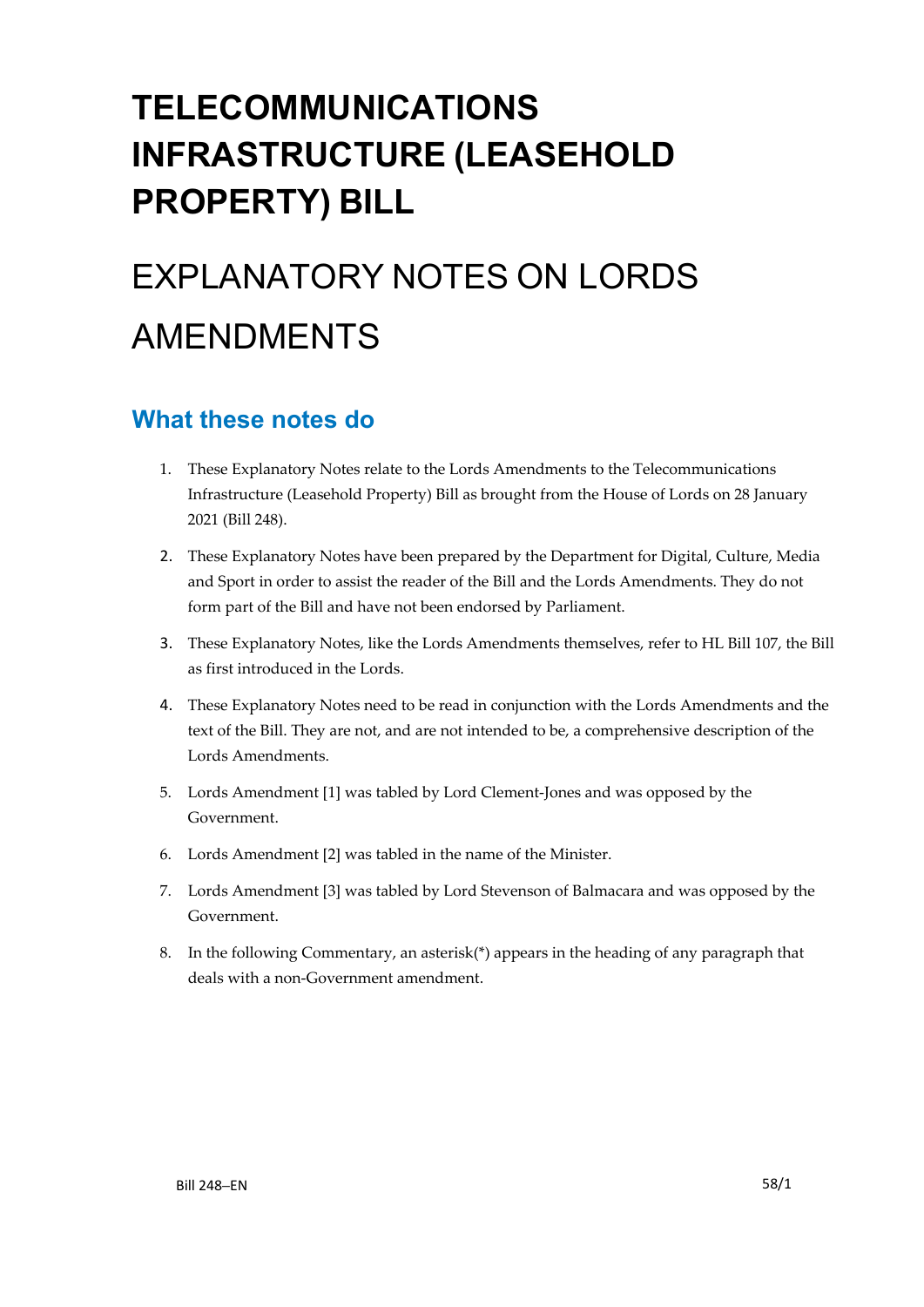### **Commentary on Lords Amendments**

### **Lords Amendments to clause 1: Code rights in respect of land connected to leased premises**

#### Lords Amendment [1\*]

1 Lords Amendment 1 would amend clause 1 to clarify that the expression "leased premises", in paragraph 27A of the Electronic Communications Code ('the Code', contained in Schedule 3A to the Communications Act 2003) as proposed to be inserted by the Bill, includes any premises where a tenant is in exclusive possession. Paragraph 27A summarises Part 4A of the Code as applying in relation to "leased premises".

#### Lords Amendment [2]

2 Lords Amendment 2 would amend clause 1 to provide that the terms of an agreement imposed by a Part 4A order must include terms aimed at ensuring that nothing done by the operator unnecessarily prevents or inhibits the provision of an electronic communications service by any other operator. The terms will be specified in regulations made by the Secretary of State under sub-paragraph (4) of paragraph 27E of the Code, as inserted into the Code by clause 1 of this Bill.

#### **Lords Amendments after clause 2**

#### Lords Amendment [3\*]

- 3 Lords Amendment 3 would insert a new clause into the Bill after clause 2, which would oblige the Secretary of State to commission a review of the impact of the Bill on the Code. The review must be commissioned within six months of Royal Assent and published within 12 months of the day on which it was commissioned.
- 4 That review must include assessments of whether the Code is sufficient to support access to 1 gigabit per second broadband in every premises in the United Kingdom by 2025. It must also include assessments of whether the Code should be amended to (i) introduce rights of access for operators akin to those available to suppliers of electricity, gas and water, (ii) provide additional development rights to support the provision of telecoms infrastructure and (iii) encourage operators to undertake infrastructure works alongside other works being carried out in a locality, where practicable.

### **Financial Effects of Lords Amendments**

1 The Department does not consider that any of the Lords Amendments give rise to any significant expenditure.